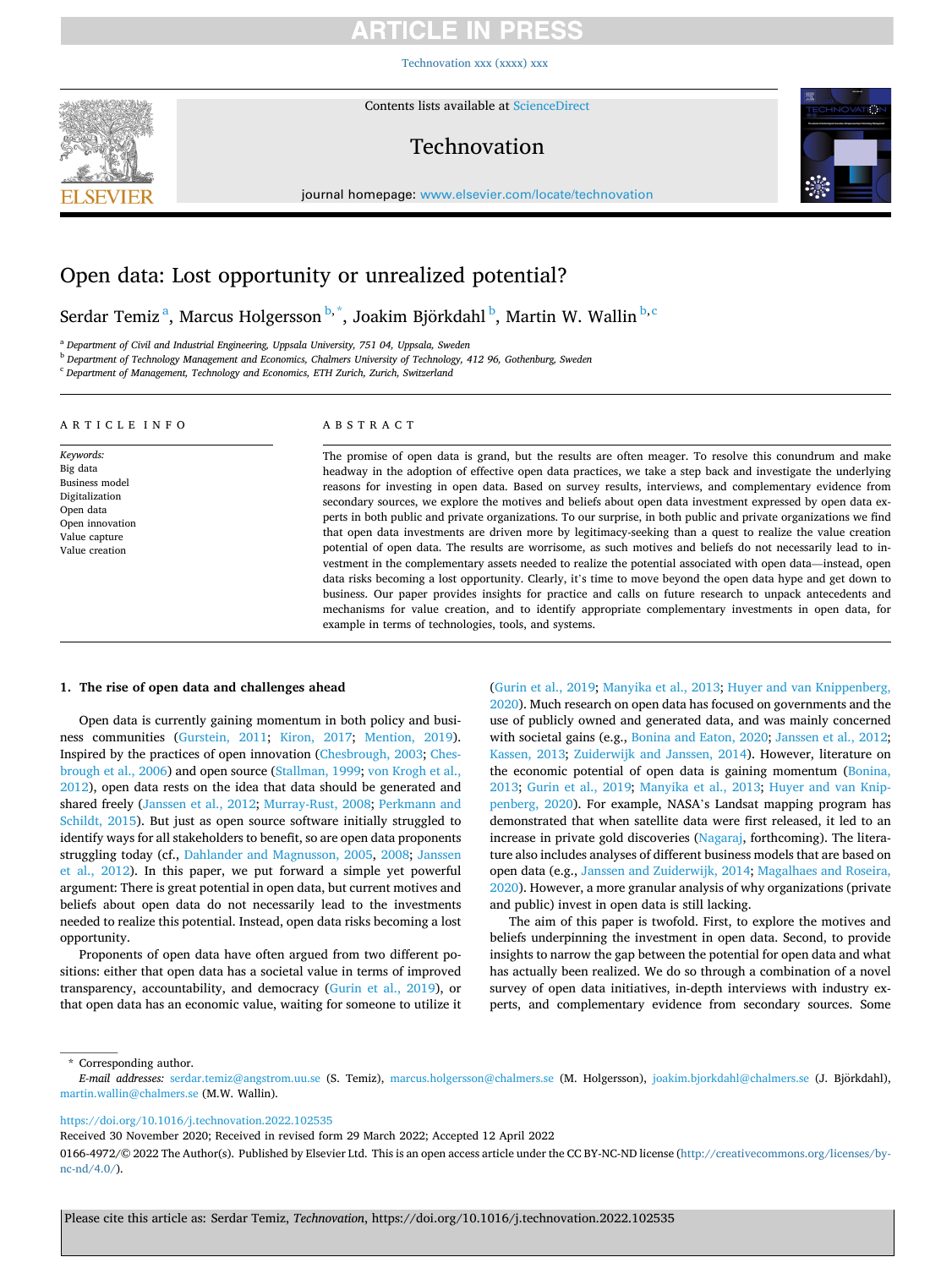#### *S. Temiz et al.*

results surprised us, as they contradicted commonly held beliefs about open data. For instance, many organizations invest in open data for reasons unrelated to business needs and, as a result, miss out on experiencing the true benefits of open data.

#### **2. The value of open data**

The concept of data has shifted from being something incomprehensible, best handled by the IT department, to the pinnacle of boardroom strategizing and government policy-making. But the use of data to improve business is not a new phenomenon. For example, loyalty cards have long provided retailers and airlines with data that allowed for targeted marketing [\(Berman, 2006](#page-6-0)), and with the advent of social media and artificial intelligence, both the need for and potential of data have accelerated ([Davenport et al., 2020\)](#page-6-0). Data points are rarely of immense value on their own, but as soon as they are combined—for example, by linking customer characteristics to buying behavior, or process data to performance data—the value can quickly multiply [\(Bauer and Kal-](#page-6-0)tenböck, 2011; [Trantopoulos et al., 2017](#page-6-0); Cappa et al., 2021; Dahlander [et al., 2021\)](#page-6-0). For example, Facebook and Google are able to target campaigns with unprecedented precision, motivating customers to pay good money for their services. Indeed, in the past few years, the business community has gradually realized that data is a truly valuable resource ([Alharthi et al., 2017\)](#page-6-0). In 2017, *The Economist* published an influential issue on "The world's most valuable resource: Data and the new rules of competition." No longer is data only a question for hyped internet companies and Silicon Valley startups, but an accepted source of competitive advantage for any type of business. Fast forward to the issue of open data in the present day: when viewed through the lens of traditional strategic analysis, data is a valuable asset that should be heavily guarded and protected, not freely shared, and thus in complete opposition to the ethos of open data. Nevertheless, there has been an increasing interest in open data and the potential of opening up certain data to outsiders, as well as utilizing available open data provided by others ([Janssen et al., 2012; Huyer and van Knippenberg, 2020\)](#page-6-0).

The potential of open data relies on the core characteristics of data: data is cumulative and combinatorial, and the value derived from it is often exponentially related to the size of the dataset. By pooling open data, organizations can create value at a level no single organization could accomplish alone. Consider the words of Håkan Samuelsson, the CEO of Volvo Cars, discussing automotive safety data at a European Commission conference in  $2017<sup>1</sup>$ :

"*We think this type of anonymized data sharing should be done for free, for the greater good, and to the wider benefit of society. It saves lives, time and taxpayer money […] I call on other car makers and governments to work with us on realizing this type of data sharing as widely as possible.*"

The philosophy behind open data takes many of its cues from the open source software movement that has long pushed for computer code to be *libre* or free. The key similarity between open source software code and open data is that code and data can be used, reused, studied, and modified without permission ([Murray-Rust, 2008](#page-6-0); [Feller and Fitzgerald,](#page-6-0)  [2002\)](#page-6-0).

The concept of open data was first applied in scientific communities to ensure free access to academic data published in digital repositories ([Murray-Rust, 2008\)](#page-6-0). It was later adopted by proponents who wanted government data to be freely available ([Janssen et al., 2012](#page-6-0)). Consider, for example, the Structural Genomics Consortium that brought together leading universities such as the University of Oxford, Karolinska Institutet, and the University of Toronto, and major pharmaceutical

companies such as GlaxoSmithKline, Novartis, and Merck. The consortium pooled resources to determine the three-dimensional shape of proteins and then shared their results as open data, freely available without restriction ([Perkmann and Schildt, 2015\)](#page-6-0). More recently, universities, research institutes, research journals, and companies pledged to share data that was useful for finding a vaccine for COVID-19. $^2$  The Organization for Economic Co-operation and Development (OECD) sent a powerful message about the need for sharing open data across public and private sectors and throughout civil society<sup>3</sup>:

"*To strengthen the contribution of open science to the COVID-19 response, policymakers need to ensure adequate data governance models, interoperable standards, sustainable data sharing agreements involving public sector, private sector and civil society, incentives for researchers, sustainable infrastructures, human and institutional capabilities and mechanisms for access to data across borders.*"

Indeed, grand challenges often require organizations, public as well as private, to open up for collaboration across actors [\(McGahan et al.,](#page-6-0)  [2021\)](#page-6-0). Sharing data openly can spark solutions to societal challenges that, at first glance, are unrelated to the data. Consider for example the large negative environmental impact of online shopping of clothes and fashion. For some types of goods as much as 80% of orders are returned, often because consumers struggle to select the right size when shopping online. While many online retailers deal with the problem by pruning supply chain inefficiencies, Norwegian startup Zizr attacked the problem's root causes by leveraging open data and artificial intelligence. The company used purchase history across individuals, resellers, and brands to create digital twins for consumers' body parts. The technology significantly improves the likelihood of ordering the right size, and only the right size, when customers shop for well-fitting clothes. Despite the simplicity and convenience of the technology, its success is dependent on several actors along the value chain opening up and sharing some of their data, sometimes even to competitors.

These examples paint a bright future for open data—clearly it has great potential. But to make headway in terms of adoption of open data practices, we need to take a step back and explore the underlying reasons for investing in open data. While a large amount of research is beginning to materialize around what organizations can do *when they have open data*, very little is known about *why companies invest in open data* in the first place. This is an important distinction, because realizing value from open data requires alignment within organizational functions and between several actors. Therefore, the first step is to explore the motives and beliefs for investing in open data.

#### **3. About the research**

To empirically investigate why organizations invest in open data, we developed a questionnaire that explores motives and beliefs about open data. By reviewing extant literature on open data—focusing on operational performance and productivity ([Hung et al., 2006;](#page-6-0) [Yang and Wu,](#page-6-0)  [2016\)](#page-6-0), effort ([Venkatesh et al., 2003](#page-6-0)), reputation and legitimacy ([Chwelos et al., 2001](#page-6-0); [Yang and Wu, 2016](#page-6-0)), and risk [\(Yang and Wu,](#page-6-0)  [2016\)](#page-6-0)—we identified 21 such motives and beliefs that could potentially impact the decision to invest in open data. A draft of the questionnaire was discussed with five experts (both researchers and open data practitioners) to review the wording and length, and to ensure consistency and correct interpretation. Open data initiatives can be both inbound

 $^{\rm 1}$  "Volvo Cars joins groundbreaking, pan-European safety data sharing pilot project", [https://www.media.volvocars.com/global/en-gb/media/pressrelease](https://www.media.volvocars.com/global/en-gb/media/pressreleases/253968/volvo-cars-joins-groundbreaking-pan-european-safety-data-sharing-pilot-project)  [s/253968/volvo-cars-joins-groundbreaking-pan-european-safety-data-sharin](https://www.media.volvocars.com/global/en-gb/media/pressreleases/253968/volvo-cars-joins-groundbreaking-pan-european-safety-data-sharing-pilot-project) [g-pilot-project](https://www.media.volvocars.com/global/en-gb/media/pressreleases/253968/volvo-cars-joins-groundbreaking-pan-european-safety-data-sharing-pilot-project) [accessed on September 5, 2020].

 $2$  The COVID-19 pandemic led to several initiatives to open up both data and proprietary technologies for the use of others in order to find a cure for the disease quickly and to mitigate its negative impact on society (e.g., [Contreras](#page-6-0)  [et al., 2020](#page-6-0)).<br><sup>3</sup> "Why open science is critical to combatting COVID-19", http://www.oecd.

[org/coronavirus/policy-responses/why-open-science-is-critical-to-combatting-c](http://www.oecd.org/coronavirus/policy-responses/why-open-science-is-critical-to-combatting-covid-19-cd6ab2f9/)  [ovid-19-cd6ab2f9/](http://www.oecd.org/coronavirus/policy-responses/why-open-science-is-critical-to-combatting-covid-19-cd6ab2f9/)[accessed on October 19, 2020].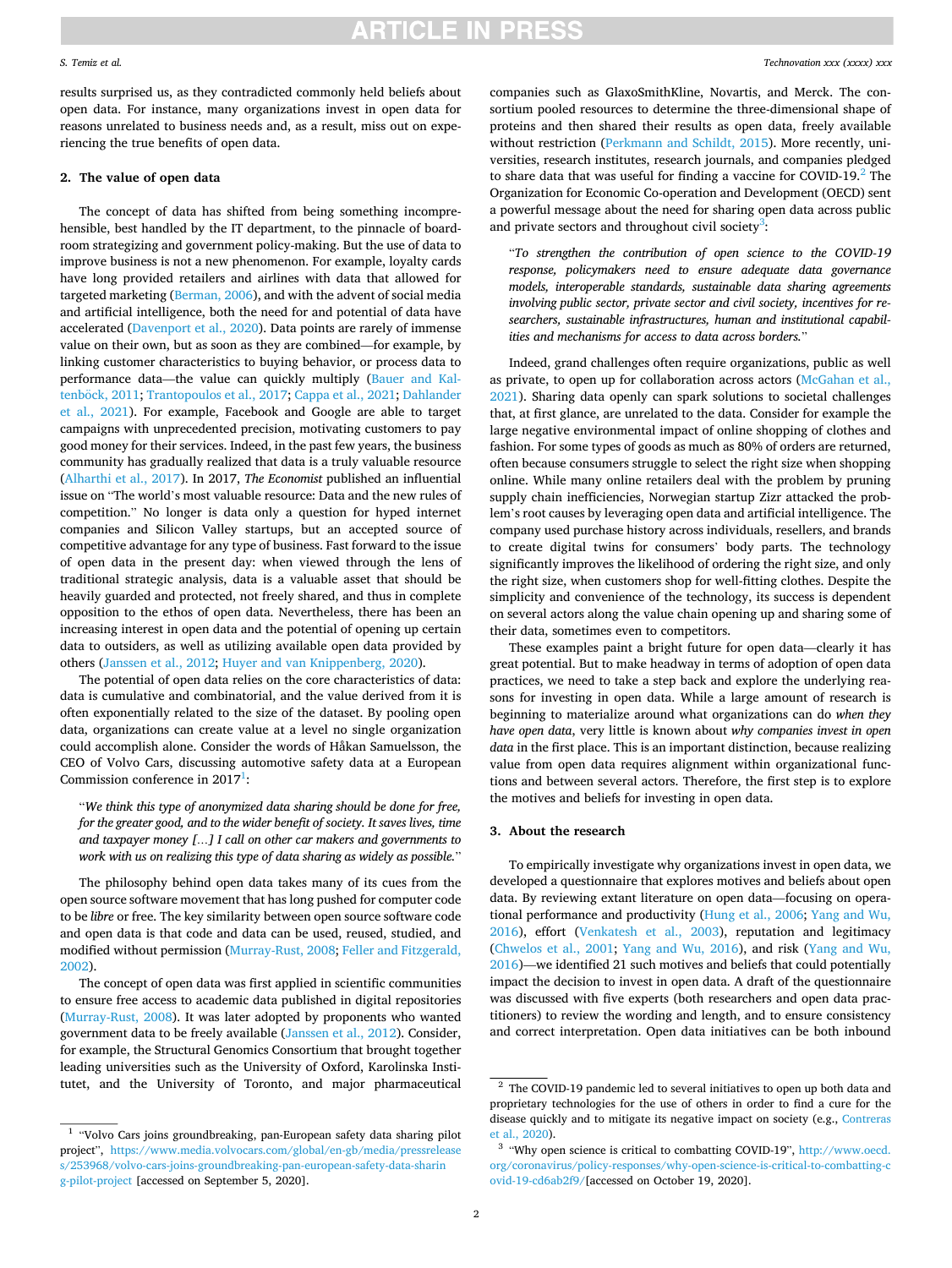#### *S. Temiz et al.*

(accessing external sources of open data) and outbound (making one's own data accessible to outsiders), but they often include elements of both in a coupled mode, which is why respondents were instructed to view open data initiatives broadly and to include both modes of open data. Respondents provided input regarding the degree to which they agreed (from 1, strongly disagree, to 5, strongly agree) with statements linked to whether their organization invests resources in open data projects (see [Table 1](#page-3-0)).

The questionnaire was distributed in Sweden—the Swedish open data ecosystem is vibrant and developing fast, with government, public, and private actors actively working with open data projects. Respondents were identified among Swedish data professionals who had previously participated in open data events and/or whose organizations had received government funding for open data projects. We also relied on snowballing to identify additional respondents having prior experience of open data. From an initial sample of 304, useful responses were collected from 96 respondents from private IT and energy firms (34), non-governmental organizations (NGOs) (8), universities and research institutes (17), and other public organizations (37). For descriptive statistics of the sample, see [Table 2](#page-3-0). The data were collected from mid-November 2017 to early January 2018.

Due to the richness of the data and the range of the variables, and due to a large number of significant correlations between the variables, we conducted a principal component analysis to explore the underlying factors in the dataset. The properties of our data allowed us to use this analytical method. For example, the Kaiser-Meyer-Olkin measure was 0.779 and Bartlett's test of sphericity was significant at the 0.1% level (cf., [Cerny and Kaiser, 1977;](#page-6-0) [Dziuban and Shirkey, 1974\)](#page-6-0). Five factors were extracted using varimax with Kaiser normalization (see next section). In the final part of our statistical analysis, we used linear regression analysis to explore how these five factors and control variables that included size, age, and sector were related to open data investment.

To provide a better understanding of the open data phenomenon, we complemented the survey data and statistical analysis with insights from 16 in-depth interviews with open data project managers representing small (4) and large (3) private firms, NGOs (1), public universities and research institutes (4), and other public organizations (4). These were identified through their involvement in a national program for open data support and knowledge exchange. In the next section, we will present the results of the statistical analysis, supported by data from the interviews.

#### **4. Open data—are organizations investing for the right reasons?**

From the principal component analysis of the survey data, we identified five factors that explain most of the variation in the dataset (see [Table 1\)](#page-3-0). These factors represent motives and beliefs about open data: 1) *ease and need of use*, 2) *business potential*, 3) *capabilities and openness for open data,* 4) *legitimacy*, and 5) *business and legal risks*.

In the second stage of our analysis, we conducted a linear regression analysis to assess the extent to which these factors are linked to the degree organizations invest resources in open data projects ([Wang and](#page-6-0)  [Lo, 2016](#page-6-0)), see [Tables 2 and 3](#page-3-0). In [Table 3](#page-4-0), Model 1 is the baseline model, with controls for organizational attributes. The main independent variables were added separately in Models 2–6. We then combined all independent variables and controls in Model 7. After controlling for the organization's size, age, and sector, we found that only *ease and need of use*, *capabilities and openness for open data*, and *legitimacy* could positively and significantly predict the degree to which an organization invests resources in open data projects. Surprisingly, *business potential* and *business and legal risks* have no significant effects.

The insignificant factors—relating on the one hand to the performance, productivity, effectiveness, and mission of the organization (Factor 2: business potential) and on the other hand to the concern of legal implications and loss of valuable assets (Factor 5: business and legal risks)—would typically be assumed to be relevant for different

types of organizations, but possibly less so among public organizations where data could more likely be opened on purposes to improve transparency and legitimacy alone. Therefore, in Models 8–10 we continued with additional analyses aiming to test the robustness of our results within different types of organizations in our sample. In Model 8 we conducted the regression on only private/non-governmental organizations and in Model 9 we conducted it on only public/governmental organizations. Our results hold also in the specific subsets, with small differences in significance levels and effect sizes. In Model 10, we further investigated possible differences between private and public organizations by adding interaction effects between the type of organization and the different factors. <sup>4</sup> All in all, the small differences in effect sizes and significance levels between the main factors in Model 7 and Model 10, respectively, the lack of significance of interactions reported in Model 10, and the small and insignificant increase in the fit of Model 10 ( $R^2$  = 0,548) as compared to Model 7 ( $R^2 = 0,531$ ) again supports that our results hold for both private and public organizations.

The finding that business potential and risk are not of greater importance, stands in sharp contrast to common views expressed by business leaders as well as to prior research. Rather, it seems that organizations are investing in open data for legitimacy reasons—because similar peer organizations are investing in open data or because such investments are regarded as positive by the media and the public. This was echoed in our interviews. For example, one project manager reported that "the project of [open data] was more like a social responsibility project." Another project manager told us that when engaged in open data, they could "brag about it, that they are more open." Other than legitimacy, capabilities matter. Organizations that invest in open data do not start from scratch—they often possess some kind of relevant experience. This experience is reflected in the importance of higher-order capabilities to work with open data (captured by the factor *capabilities and openness for open data*) as well as in lower-order capabilities (captured by the factor *ease and need of use*) such as projectlevel tools and processes.

Our results demonstrate that organizations invest in open data for reasons other than realizing the business potential of open data. Yet, in our interviews we could observe some frustration. A case in point is the project manager who told us that "eventually we need to have returns [...] we need to have some sort of leverage to justify that opening data is good." Another project manager said that "I think that there will come a time when this is not the new thing anymore and it will be questioned. Why should we do open data? It doesn't really pay off. People don't use it. We are publishing data that no one is using. Should we really do that?"

Overall, the survey results and the interview data suggest that organizations might not yet be taking full advantage of the potential of open data. In the next section we will delve deeper into these findings and discuss insights for research and theory.

#### **5. Insights for research and theory**

How can these puzzling results provide insights for research and theory on open data? While previous research has pointed at the potential for open data to create significant value ([Gurin et al., 2019](#page-6-0); [Manyika et al., 2013;](#page-6-0) [Huyer and van Knippenberg, 2020\)](#page-6-0) we provide new insights for open data research and theory by connecting the dots from motives and beliefs about open data to the investments made in open data. A core insight is that motives and beliefs need to align with investments to create value. Specifically, to realize the immense potential of open data substantial complementary investments in technologies and capabilities may be needed, but such investments are at

<sup>4</sup> We also tested robustness by including interactions with the private firm dummy (instead of private/non-governmental organizations more broadly), with very similar results as Model 10. This analysis is not reported in [Table 3.](#page-4-0)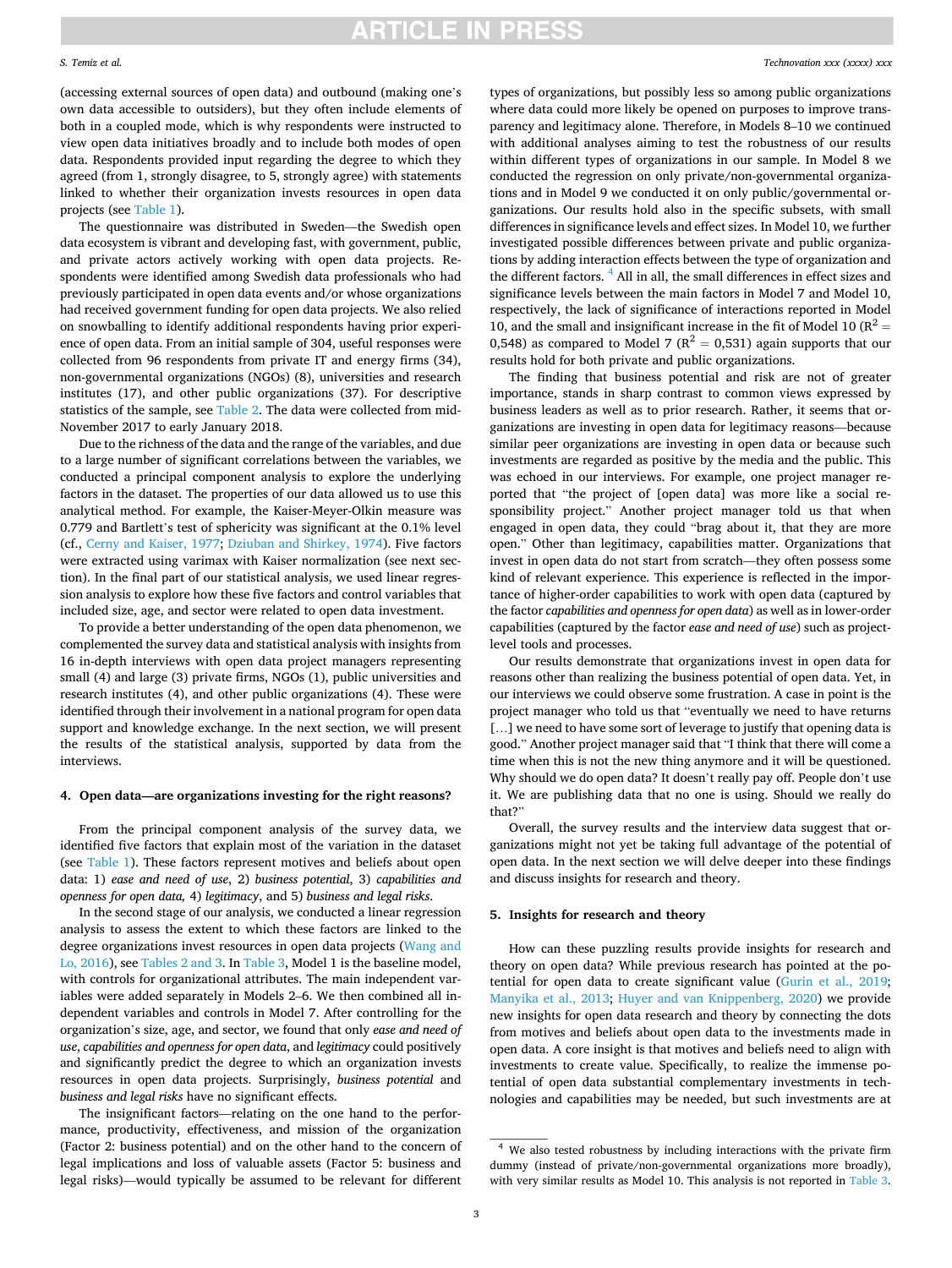#### <span id="page-3-0"></span>**Table 1**

Component matrix from principal component analysis.

|                                                                                                                                        | Components   |              |        |                |   | Rotated components |                |       |                |       |
|----------------------------------------------------------------------------------------------------------------------------------------|--------------|--------------|--------|----------------|---|--------------------|----------------|-------|----------------|-------|
|                                                                                                                                        | $\mathbf{1}$ | $\mathbf{2}$ | 3      | $\overline{4}$ | 5 | $\mathbf{1}$       | $\overline{2}$ | 3     | $\overline{4}$ | 5     |
| Implementing open data projects can increase the performance of our organization's                                                     |              | 0,776        |        |                |   |                    | 0,862          |       |                |       |
| operation.                                                                                                                             |              |              |        |                |   |                    |                |       |                |       |
| Implementing open data projects can raise the productivity of our organization's<br>operation.                                         |              | 0,760        |        |                |   |                    | 0,878          |       |                |       |
| Implementing open data projects can enhance the effectiveness of organization<br>operations.                                           |              | 0,646        |        |                |   |                    | 0,781          |       |                |       |
| It is easy for our organization to implement open data projects.                                                                       | 0,694        |              |        |                |   | 0,711              |                |       |                |       |
| The process of how to deliver open data project is easy for our organization.                                                          | 0,712        |              |        |                |   | 0.665              |                |       |                |       |
| It is easy for our organization to use related tools and platforms to implement open data<br>projects.                                 | 0,580        |              |        |                |   | 0,737              |                |       |                |       |
| Our organization has sufficient incentives to participate in open data projects                                                        | 0,693        |              |        |                |   | 0,601              |                |       |                |       |
| Our organization can obtain rewards through open data project implementation.                                                          |              |              |        |                |   | 0,528              |                |       |                |       |
| Our organization can receive positive reputation with open data projects.                                                              |              |              |        |                |   |                    |                |       |                |       |
| Our organization is concerned with data quality/data content                                                                           |              |              |        |                |   |                    |                | 0,517 |                |       |
| Our organization is concerned with inability to follow the legal framework with open                                                   |              |              | 0,538  | 0,595          |   |                    |                |       |                | 0,824 |
| data projects                                                                                                                          |              |              |        |                |   |                    |                |       |                |       |
| Our organization has potential concerns such as losing valuable assets with open data                                                  |              |              | 0,526  |                |   |                    |                |       |                | 0,763 |
| (projects).                                                                                                                            |              |              |        |                |   |                    |                |       |                |       |
| Open data projects fit with our organization's mission.                                                                                | 0,509        |              |        |                |   |                    | 0,592          |       |                |       |
| Our organization is open to new ways of delivering services, such as doing open data<br>projects or letting third parties use our data | 0,522        |              |        |                |   |                    |                | 0,712 |                |       |
| Our organization encourages working with open data projects                                                                            | 0,766        |              |        |                |   |                    |                | 0,722 |                |       |
| Our organization has knowledge on how to work with open data.                                                                          | 0,668        |              |        |                |   |                    |                | 0,656 |                |       |
| Policymakers and high-level authorities expect our organization to work with open data<br>(projects).                                  | 0,528        |              |        |                |   |                    |                | 0,504 |                |       |
| Similar organizations have engaged in the development of open data projects.                                                           |              |              | $-700$ |                |   |                    |                |       | 0.850          |       |
| Media and the public encourage our organization to participate in open data projects.                                                  | 0,505        |              |        |                |   |                    |                |       | 0,607          |       |
| Work processes in our organization require the use of open data/open data tools/services                                               | 0,717        |              |        |                |   | 0,583              |                |       |                |       |
| Functional areas in our organization require the use of open data (tools, projects,<br>services)                                       | 0,636        |              |        |                |   | 0,747              |                |       |                |       |

Notes: Coefficients with less than a 0.5 factor loading are not shown. Extraction method: principal component analysis; rotation method: varimax with Kaiser normalization. Rotation converged in nine iterations.

#### **Table 2**

Descriptive statistics.

|                                                        | N  | Minimum | Maximum | Mean | Std.<br>Deviation |
|--------------------------------------------------------|----|---------|---------|------|-------------------|
| Size (employees)                                       | 96 | 1,00    | 55 000  | 4808 | 11 847            |
| Size (log employees)                                   | 96 | .00     | 4,74    | 2,32 | 1,51              |
| Age                                                    | 96 | .00     | 600     | 74   | 107               |
| Age $(log)$                                            | 96 | .48     | 2,78    | 1,55 | ,53               |
| Private IT/Energy firms<br>(sector dummy)              | 96 | ,00     | 1,00    | ,35  | .48               |
| University and research<br>institute (sector<br>dummy) | 96 | ,00     | 1,00    | ,18  | .38               |
| NGO (sector dummy)                                     | 96 | ,00     | 1,00    | .08  | ,27               |
| Factor 1: Ease and need of<br>11Se                     | 96 | $-2,27$ | 2,22    | ,00  | 1,00              |
| Factor 2: Business<br>potential                        | 96 | $-3,19$ | 1,67    | ,00  | 1,00              |
| Factor 3: Capabilities and<br>openness for open data   | 96 | $-3,19$ | 2,42    | ,00  | 1,00              |
| Factor 4: Legitimacy                                   | 96 | $-3,32$ | 1,98    | ,00  | 1,00              |
| Factor 5: Business and<br>legal risks                  | 96 | $-2,91$ | 2,53    | ,00  | 1,00              |

risk when the underlying reason is clouded or insufficient.

Many organizations—public organizations as well as private firms—engage in open data without a clear plan for how open data can contribute to some form of value creation. Both public organizations and private firms invest in open data for reasons not primarily associated with the "business potential" (i.e., improving productivity or operational performance), but because of more indirect needs, such as seeking legitimacy from the public and other relevant peers. Similarly, both public organizations and private firms pursue open data not only because they "should," but also because they "can," specifically in terms of having the resources and capabilities to engage in open

data—regardless of the ultimate goal. Future research needs to be mindful of differences in motives and beliefs about open data, where some, for example, are clearly linked to achieving a specific financial goal (e.g., open data could help the organization to cut costs or to grow sales) whereas others are not (e.g., complying with expectations from relevant peer groups). This organizational level insight corroborate and extend previous research conducted on a national level that has shown that policymakers adopt open data policies more due to inspiration from other countries and owing to an ambition to maintain an image of being an "advanced information society" (Huijboom & [Van den Broek, 2011](#page-6-0)). While it is not surprising that public organizations invest in open data projects because they have a legal mandate to do so, it is worrisome if they invest in open data without plans for how open data can be turned into productive use. Equally if not more worrisome is that many private firms are similarly confused about why they invest in open data.

At this point we might ask ourselves: does it really matter *why* organizations engage in open data, as long as they do it? Our answer is a sounding yes. It matters for public organizations and for private firms, regardless of their different mandates to engage in open data. Earlier research has shown that organizations tend to be overly naïve in believing that open data will automatically lead to value creation ([Janssen et al., 2012](#page-6-0)). The problem is that for open data to create value, and for organizations and individuals to capture a share of that value, several complementary investments and capabilities are needed. For example, the data must not only be open, but also useful, useable, cleaned, and technically and legally accessible [\(Zuiderwijk et al., 2014](#page-6-0); [Gurin, 2019\)](#page-6-0), and it must be matched by investments in information, metadata, software, quality management, and social tools that can cultivate the ecosystem around the open data ([Zuiderwijk et al., 2014](#page-6-0); [Bonina and Eaton, 2020](#page-6-0)), in addition to data analytics capabilities ([El-Darwiche et al., 2014](#page-6-0)). Down the road, for open data to create value someone will need to be able to use it—open data is not productive in itself—and for this to happen complementary investments and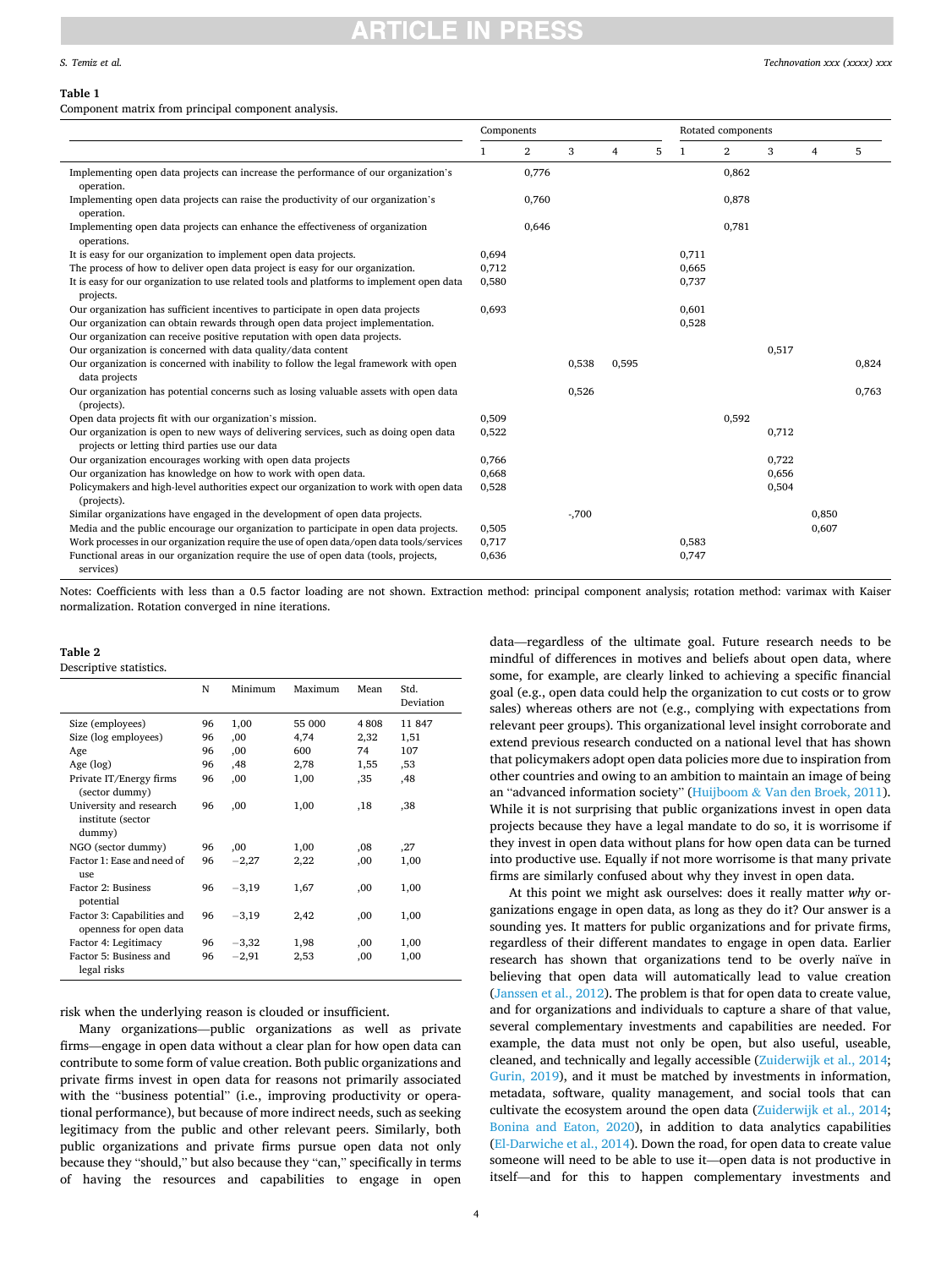# TICI E IN

#### <span id="page-4-0"></span>**Table 3**

Regression results.

|                                                      | Dependent variable: Our organization invests resources in open data projects |            |                       |            |            |              |            |            |            |            |
|------------------------------------------------------|------------------------------------------------------------------------------|------------|-----------------------|------------|------------|--------------|------------|------------|------------|------------|
|                                                      | (1)                                                                          | (2)        | (3)                   | (4)        | (5)        | (6)          | (7)        | (8)        | (9)        | (10)       |
| Constant                                             | 4,754***                                                                     | 4,624***   | 4,758***              | $4.632***$ | 4,339***   | $4,753***$   | $4,117***$ | 2,586***   | 3,592***   | 4,004***   |
|                                                      | (0,000)                                                                      | (0,000)    | (0,000)               | (0,000)    | (0,000)    | (0,000)      | (0,000)    | (0,000)    | (0,000)    | (0,000)    |
| Size (log employees)                                 | $-0,190$                                                                     | $-0,185$   | $-0,194$              | $-0,099$   | $-0,148$   | $-0,189$     | $-0,054$   | $-0,347*$  | 0,234      | $-0,022$   |
|                                                      | (0, 150)                                                                     | (0, 134)   | (0, 147)              | (0, 404)   | (0, 230)   | (0, 153)     | (0,585)    | (0,014)    | (0,212)    | (0, 838)   |
| Age (log)                                            | $-0,508+$                                                                    | $-0,390$   | $-0,502$              | $-0,572*$  | $-0,429$   | $-0,508^{+}$ | $-0,380+$  | 0,913*     | $-0.623*$  | $-0,382$   |
|                                                      | (0,095)                                                                      | (0,173)    | (0, 103)              | (0,036)    | (0, 131)   | (0,098)      | (0,096)    |            | (0,025)    | (0, 102)   |
| Private IT/energy firms (sector dummy)               | $-0,433$                                                                     | $-0,677$   | $-0,438$              | $-0,391$   | $-0,080$   | $-0,432$     | $-0,313$   |            |            | $-0,222$   |
|                                                      | (0, 327)                                                                     | (0, 107)   | (0, 325)              | (0,322)    | (0, 849)   | (0, 334)     | (0, 360)   |            |            | (0,537)    |
| University and research institutes (sector<br>dummy) | $-0,084$                                                                     | $-0,001$   | $-0,086$              | $-0,121$   | 0,104      | $-0,084$     | 0,139      |            | 0,194      | 0,198      |
|                                                      | (0,796)                                                                      | (0,998)    | (0,791)               | (0,675)    | (0,732)    | $-0,797$     | (0,568)    |            | (0, 425)   | (0, 432)   |
| NGO (sector dummy)                                   | $-1,001$                                                                     | $-0,928$   | $-1,017$ <sup>+</sup> | $-0,979+$  | $-0,573$   | $-1,000$     | $-0,511$   | $-0,173$   |            | $-0,439$   |
|                                                      | (0, 101)                                                                     | (0, 104)   | (0,099)               | (0,072)    | (0, 320)   | (0, 103)     | (0, 268)   | (0,586)    |            | (0, 368)   |
| Factor 1: Ease and need of use                       |                                                                              | $0,432***$ |                       |            |            |              | $0,437***$ | $0,436***$ | $0,453**$  | $0,482**$  |
|                                                      |                                                                              | (0,000)    |                       |            |            |              | (0,000)    | (0,000)    | (0,002)    | (0,001)    |
| Factor 2: Business potential                         |                                                                              |            | 0,027                 |            |            |              | 0,004      | 0,024      | $-0,116$   | $-0,070$   |
|                                                      |                                                                              |            | (0, 819)              |            |            |              | (0,964)    | (0, 848)   | (0, 333)   | (0, 568)   |
| Factor 3: Capabilities and openness for open<br>data |                                                                              |            |                       | $0.505***$ |            |              | $0,514***$ | 0,589***   | $0,475***$ | $0,436***$ |
|                                                      |                                                                              |            |                       | (0,000)    |            |              | (0,000)    | (0,000)    | (0,000)    | (0,000)    |
| Factor 4: Legitimacy                                 |                                                                              |            |                       |            | $0,418***$ |              | $0,391***$ | $0,365**$  | $0,436***$ | $0,452***$ |
|                                                      |                                                                              |            |                       |            | (0,000)    |              | (0,000)    | (0,006)    | (0,001)    | (0,000)    |
| Factor 5: Business and legal risks                   |                                                                              |            |                       |            |            | 0,002        | $-0,013$   | 0,042      | $-0,237$   | $-0,167$   |
|                                                      |                                                                              |            |                       |            |            | (0,986)      | (0, 881)   | (0,699)    | (0, 101)   | (0, 244)   |
| Interaction: Factor 1 x Priv. and NGOs               |                                                                              |            |                       |            |            |              |            |            |            | $-0,059$   |
|                                                      |                                                                              |            |                       |            |            |              |            |            |            | (0,756)    |
| Interaction: Factor 2 x Priv. and NGOs               |                                                                              |            |                       |            |            |              |            |            |            | 0,056      |
|                                                      |                                                                              |            |                       |            |            |              |            |            |            | (0,761)    |
| Interaction: Factor 3 x Priv. and NGOs               |                                                                              |            |                       |            |            |              |            |            |            | 0,195      |
|                                                      |                                                                              |            |                       |            |            |              |            |            |            | (0, 299)   |
| Interaction: Factor 4 x Priv. and NGOs               |                                                                              |            |                       |            |            |              |            |            |            | $-0,052$   |
|                                                      |                                                                              |            |                       |            |            |              |            |            |            | (0,777)    |
| Interaction: Factor 5 x Priv. and NGOs               |                                                                              |            |                       |            |            |              |            |            |            | 0,243      |
|                                                      |                                                                              |            |                       |            |            |              |            |            |            | (0, 200)   |
| Observations                                         | 96                                                                           | 96         | 96                    | 96         | 96         | 96           | 96         | 42         | 54         | 96         |
| $R^2$                                                | 0,087                                                                        | 0,210      | 0,087                 | 0,281      | 0,216      | 0,087        | 0,531      | 0,656      | 0,563      | 0,548      |
| Adjusted $R^2$                                       | 0,036                                                                        | 0,156      | 0,026                 | 0,233      | 0,163      | 0,025        | 0,476      | 0,572      | 0,485      | 0,463      |

Notes: Regression coefficients (unstandardized *β*), with significance in parentheses.  $+,*,*,*,*,*$  significant at the 10, 5, 1, and 0.1 percent levels, respectively. The base category for sector dummy variables is Public administration in models (1)–(7) and (9)–(10), and Private IT/energy firms in model (8). Models (1)–(7) and (10) include all organizations, while model (8) focuses on private/non-governmental organizations and model (9) focuses on public/governmental organizations.

capabilities are often needed.

These are important issues, but a more fundamental question follows: if data is opened without a clear intention to create value, will these necessary investments in complementary resources and capabilities really be made? We argue that when there is a significant disconnect between the true value of open data and the reasons for investing in open data, organizations will most likely not make the necessary investments in complementary resources and capabilities that would allow for value creation and capture on a large scale. An important insight for future research is to explore how organizations can be prompted to make such necessary complementary investments.

If open data initiatives are primarily related to factors such as legitimacy-seeking, in part analogous to "green washing" [\(Delmas and](#page-6-0)  [Burbano, 2011\)](#page-6-0), there is limited incentive to really work toward a productive use of the data. Indeed, while gaining legitimacy may be a necessary condition, it is far from sufficient. And if data is primarily opened for the sake of being open, and not for any productive use, we are unlikely to see the expected potential come to life. Going forward, research on open data needs to put more emphasis on 'outcomes', specifically in terms of how open data initiatives can deliver value to various constituents. Next steps could include research to help decision-makers evaluate the decision to open up data, and how value creation and value capture potential connects to strategic decisions and investments. At the same time, research will need to identify and disentangle other motives and beliefs that can prompt initial as well as sustaining investments in open data. Here we have identified

legitimacy-seeking as such a motive not directly linked to value creation but clearly affecting investments in open data. Future research could expand in this direction and explore other motives already observed in open source software development, e.g., enjoyment and obligation-based motives [\(Osterloh and Rota, 2007\)](#page-6-0), and social and technological motivation ([Bonaccorsi et al., 2006](#page-6-0)). Based on our insights here, we provide several managerial takeaways below.

#### **6. Insights for practice**

The concept of openness has inherently positive connotations that resonate well with many. This may explain our empirical results, signifying that investments in open data are driven more by availability, slack resources, and legitimacy, than by actual business potential. However, to succeed with open data, organizations need to consider how open data can empower their organizational goals and enhance their potential to create value for their stakeholders. This perspective connects to prior work (e.g., [Magalhaes and Roseira, 2020\)](#page-6-0), and our empirical investigation highlights several important issues that decision-makers need to consider.

First, decision-makers must *identify and decide what investments in complementary assets they need to make* in order to realize the potential from outbound open data (making their own data accessible and useable to others) as well as inbound open data (accessing and using externally shared data), while at the same time considering who currently controls such assets. On the one hand, the idea of open data builds on the logic of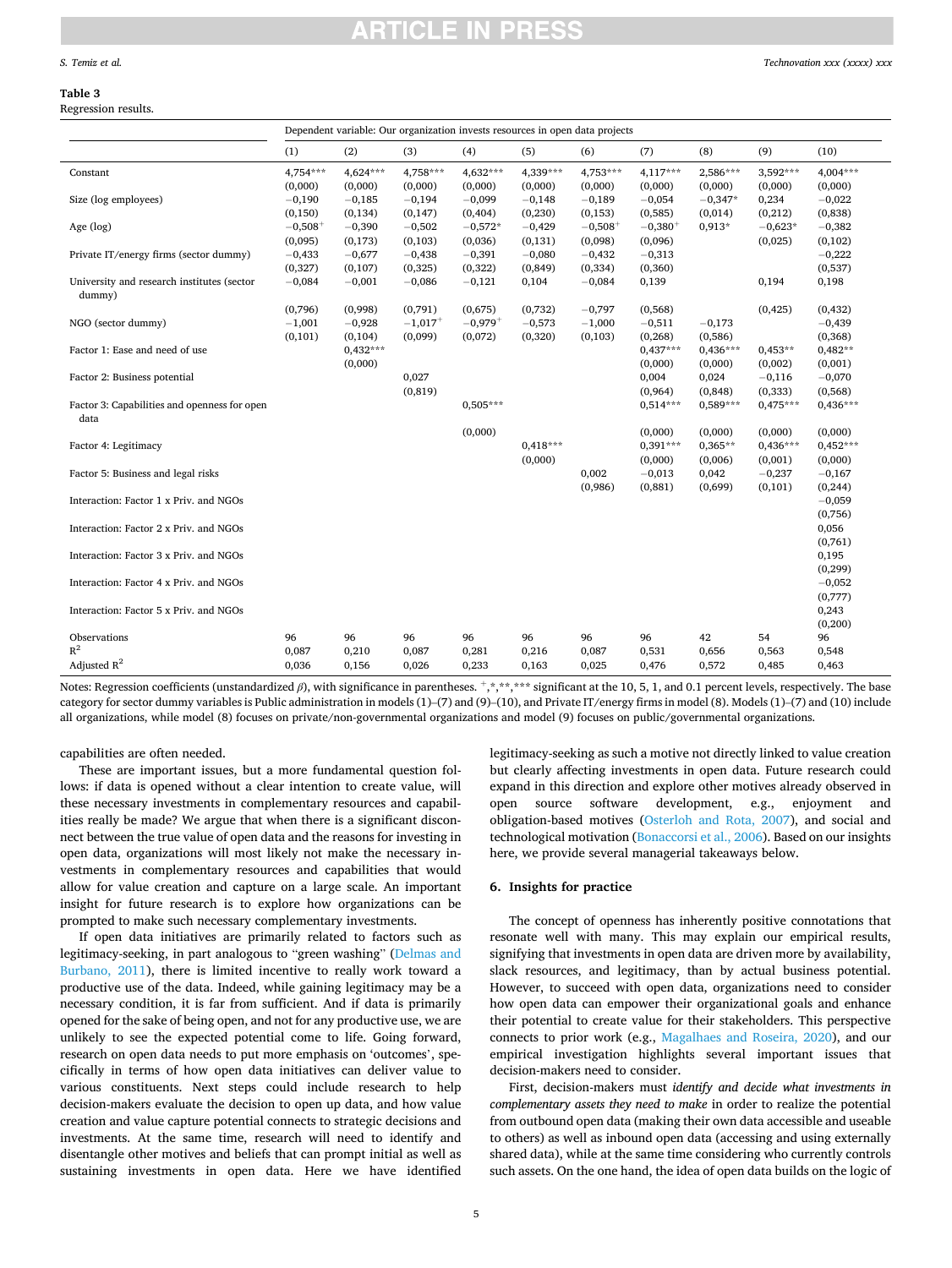#### *S. Temiz et al.*

distributed complementary assets that do not need to be concentrated in one organization. On the other hand, the distribution of complementary assets directly impacts where value will be created and captured [\(Teece,](#page-6-0)  [1986, 2018\)](#page-6-0). Sometimes these assets may be controlled by the "wrong" entity, and sometimes the complementary investments needed are too hefty for an open data strategy to make sense. But in any case, complementary investments are typically needed for organizations to be able to create and/or capture value from open data (e.g., [Bonina and Eaton,](#page-6-0)  [2020\)](#page-6-0). For example, open data must be matched with technology. This was the case in the investigation of the Panama Papers scandal. The International Consortium of Investigative Journalists (ICIJ) organized hundreds of journalists to work on analyzing the leaked data. The big breakthrough did not come until the data were complemented with the new graph database technology developed by the Swedish startup firm (now with a unicorn valuation) Neo4j, as described by ICIJ's data editor, Mar Cabra: "My journalists were amazed. We felt like we had superpowers, because the reaction was, 'Oh my God, I did not see these connections before by looking through the documents, I'm finding more stories.' To them, this was magic."<sup>5</sup> This underscores an important insight for practice: making data openly available does not necessarily create a lot of value if not matched with complementary technologies, systems, and tools for users. Clearly, this holds for public and private organizations, and both types of organizations may need to broaden their scope of open data investments to reach their goals—from assembling and publishing data to providing tools and tutorials so users can make productive use of the data shared. For example, Microsoft made investments in tools, frameworks, and templates to enable data sharing in their open data initiative, $6$  and the European Patent Office invested in expert support and online communities to enable better use of the data in their PATSTAT project.

Second, our results highlight the need for decision-makers to *align incentives and policies*—both within and between organizations—if open data is truly to create value beyond signaling and legitimacy. Within organizations, incentives across units or employees are often misaligned. As data is often spread across units within an organization, technically and contractually  $(Bjorkdahl, 2020)$  $(Bjorkdahl, 2020)$ , it is difficult to use or share the data effectively ([DalleMule and Davenport, 2017;](#page-6-0) [Gandhi](#page-6-0)  [et al., 2018\)](#page-6-0). This difficulty is reinforced by data quality issues, as expressed by one project manager trying to convince other parts of his organization to release some of its data openly: "I have heard several times that, 'OK, we have this data but we are not sure that it is 100 percent correct, so we don't want to publish it'." Between organizations, incentives also need to be aligned. In some cases, a data provider may need to adapt its open dataset to build a prosperous ecosystem of external actors ([Adner, 2012;](#page-6-0) [Granstrand and Holgersson, 2020](#page-6-0); [Zui](#page-6-0)[derwijk et al., 2014\)](#page-6-0). To give outsiders sufficient incentive to use a dataset, "you are forced to structure and clean up your data," as expressed by one of our interviewees. Another interviewee told us that "you need to do some refinements [to the open data] in order to satisfy the [external] developers." In other cases, organizations may need to manipulate part of its dataset to get internal units with sensitive data on board with an open data initiative. All in all, there need to be policies in place for open data governance ([Bonina and Eaton, 2020](#page-6-0); [Zuiderwijk](#page-6-0)  [et al., 2014\)](#page-6-0). This is sometimes more challenging than accessing the right technology, as one interviewee told us: "technology can be fixed. The real challenges are much more like culture and trust and legal issues and whatever else that might be." The alignment of incentives and policies is not only a question of data quality and organizational and contractual design, but it also relates directly to our previous point about the need for complementary investments. Recent research shows that when data analytics capabilities are asymmetrically distributed across the involved organizations, interaction risks becoming competitive rather than collaborative [\(Cepa, 2021](#page-6-0)).

Third, decision-makers must *consider what type of open data business model to use*. For public organizations the open data business model is mainly focused on value creation, often prompted by a legal mandate for open data. For private firms, the situation is often more complex as their open data business models need not only to create value but also to capture a portion of that value to establish competitive advantage. Indeed, open data is not a single strategy, but relates to a plethora of different business models (that may differ between organizations of similar type). A decision to engage in open data driven by legitimacy motives and slack resources might not consider the full complexity of open data business models, which is also why such an open data initiative is probably not going to reach its full potential. A decision driven by value creation potential, on the other hand, will force organizations towards a deeper and more nuanced analysis of *how* value can be created (and captured). Hence, the decision to engage in open data is a complex one, tightly integrated with the organization's business model. Simply releasing data into the open, without a plan for how to create (and capture) value is likely to produce meager results. Other authors have already made excellent progress in exploring different open data business models (e.g., [Hartmann et al., 2016;](#page-6-0) [Janssen and](#page-6-0)  [Zuiderwijk, 2014; Magalhaes and Roseira, 2020](#page-6-0); [Urbinati et al., 2019](#page-6-0)). A good starting point for decision-makers—when evaluating ways to create and capture value from open data—is to take cues from these extant accounts.

#### **7. Conclusion**

Policy reports and research articles have long argued for the large economic potential of open data (e.g., [Huyer and van Knippenberg,](#page-6-0)  [2020; Manyika et al., 2013\)](#page-6-0) but open data initiatives have thus far failed to fully deliver on this promise (e.g., [Gurin et al., 2019; Huyer and van](#page-6-0)  [Knippenberg, 2020\)](#page-6-0). This unsatisfactory situation prompted us to empirically investigate how investments in open data initiatives are driven by underlying motives and beliefs about open data. We found that investment is largely driven by legitimacy-seeking and the availability of slack resources rather than by a quest to realize a business potential from open data. Further analysis revealed that complementary investments in technologies, tools, and systems are needed to realize the value from open data initiatives. However, when investments are mainly driven by legitimacy and slack, organizations often fail to make the complementary investments needed to create value for users of open data. This is not the first time a new managerial, organizational, or technological concept has been initially hyped and used without a clear connection to value creation (e.g., [Ehigie and McAndrew, 2005\)](#page-6-0), and it partly explains the slow realization of value from open data. Our message is, first and foremost, that we need to move beyond the hype and get down to business—literally—and secondly, only when matched with complementary investments and assets, aligned incentives, and the right business model will the true value of open data be realized. We call on future research to more granularly identify which complementary investments are needed to achieve specific open data goals and exactly how organizations can be induced to make the appropriate complementary investments. Overall, our research suggests a stronger focus on value creation, both in research and practice.

This study does not come without limitations. For example, it is based on results from a particular national context (Sweden) in a time when open data quickly gained popularity but was still a relatively new phenomenon. Legitimacy, a central concept in our study, is likely both context-specific and temporal, and given our results here it is of importance for future empirical studies to consider the contextual setting. Another limitation is that we did not discriminate for inbound

<sup>&</sup>lt;sup>5</sup> "Neo4j Enables Pulitzer Prize-Winning Investigation into Global Tax Evasion", [https://neo4j.com/case-studies/the-international-consortium-of-inv](https://neo4j.com/case-studies/the-international-consortium-of-investigative-journalists-icij/)  [estigative-journalists-icij/\[](https://neo4j.com/case-studies/the-international-consortium-of-investigative-journalists-icij/)accessed September 8, 2020]. 6 "Closing the data divide: the need for open data", [https://blogs.microsoft.](https://blogs.microsoft.com/on-the-issues/2020/04/21/open-data-campaign-divide/) 

[com/on-the-issues/2020/04/21/open-data-campaign-divide/\[](https://blogs.microsoft.com/on-the-issues/2020/04/21/open-data-campaign-divide/)accessed November 15, 2020].